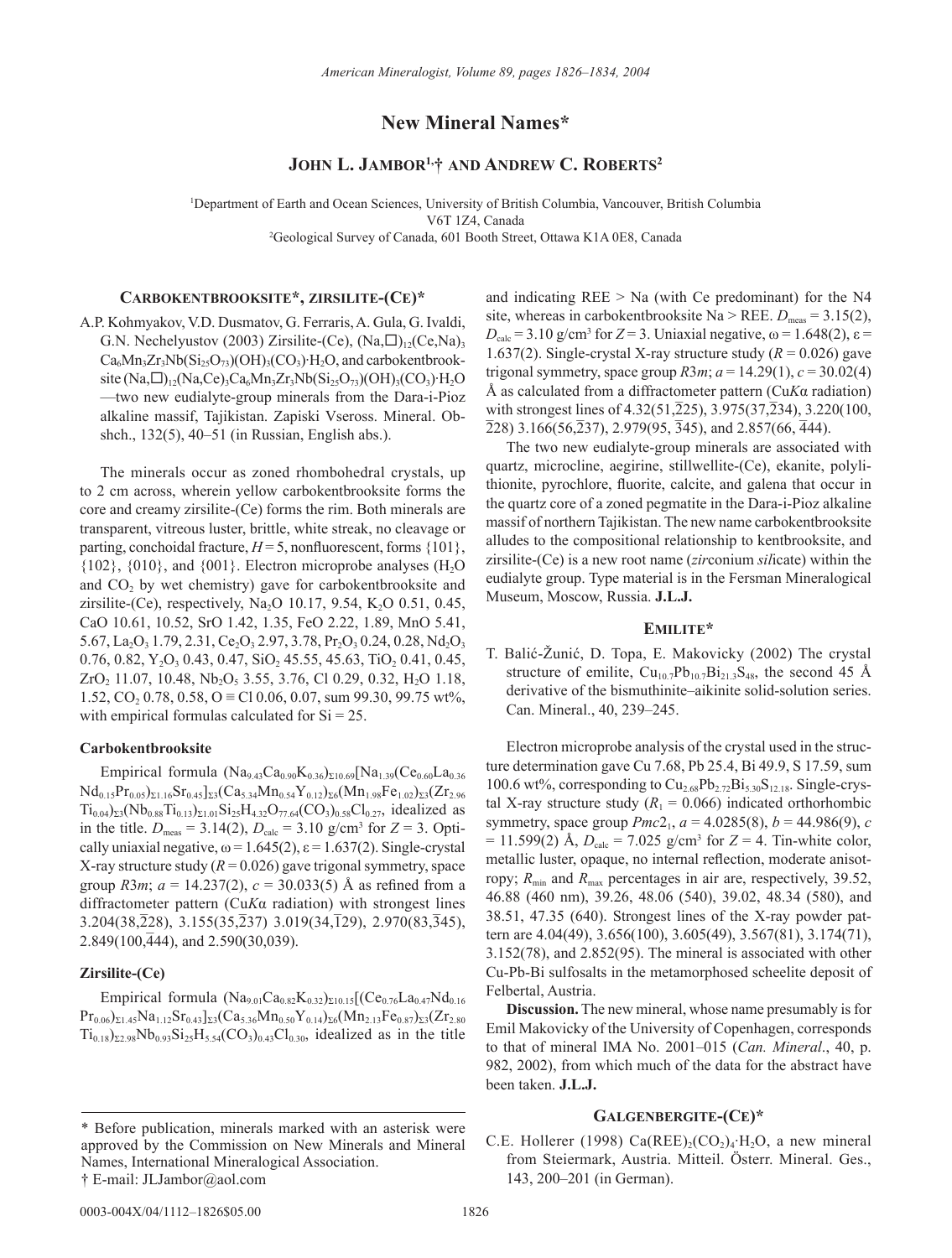J.A. Mandarino (2004) New minerals. Can. Mineral., 42, 215–246.

The mineral occurs as colorless to white rosettes of about 1 mm diameter in which the crystals are euhedral,  $\sim 0.6$  mm long, tabular on {001}, showing {001}, {101}, and {010}. Electron microprobe analysis gave CaO 9.22,  $Ce<sub>2</sub>O<sub>3</sub> 28.11$ , La<sub>2</sub>O<sub>3</sub> 11.36, Nd<sub>2</sub>O<sub>3</sub> 11.52, Pr<sub>2</sub>O<sub>3</sub> 3.38, CO<sub>2</sub> (calc.) 29.13, H<sub>2</sub>O (calc.) 2.98, sum 95.70 wt%, corresponding to  $Ca_{0.99}(Ce_{1.04}La_{0.42}Nd_{0.41}Pr_{0.12})_{\Sigma1.99}(CO_3)_4$ H2O. Vitreous luster, transparent to translucent, white streak, *H* not determinable, splintery fracture, perfect  $\{001\}$  cleavage,  $D_{\text{calc}}$  $= 3.99$  g/cm<sup>3</sup> for *Z* = 2. Optically biaxial negative,  $α = 1.635$ , β  $= 1.725$ ,  $\gamma = 1.750$ ,  $2V_{\text{calc}} = 53^{\circ}$ . Single-crystal X-ray structure study indicated triclinic symmetry, space group  $P\bar{1}a = 6.388$ ,  $b =$ 6.386, *c* = 12.388 Å, α = 96.54, β = 100.85, γ = 100.51°. Strongest lines of the powder pattern are  $5.901(59,0\overline{1}1)$ ,  $5.049(100,101)$ , 3.899(49, $\overline{1}12$ ), 3.125(45,0 $\overline{2}1$ ), and 3.0051(65,004).

The mineral is associated with calcite, siderite, pyrite, and kaolinite in small fissures in an albite–chlorite schist at the Galgenberg railroad tunnel between Leoben and St. Michael in Styria, Austria. The new mineral name alludes to the type locality and the predominant REE. Type material is presumably at the Institut für Mineralogie–Kristallographie und Petrologie, Graz, Austria. **J.L.J.**

### **GANTERITE\***

S. Graeser, C.J. Hetherington, R. Gieré (2003) Ganterite, a new barium-dominant analogue of muscovite from the Berisal complex, Simplon region, Switzerland. Can. Mineral., 41, 1271–1280.

Electron microprobe analysis gave BaO 15.54, CaO 0.03, Na<sub>2</sub>O 1.91, K<sub>2</sub>O 3.02, MgO 0.86, FeO 0.69, MnO 0.03, Al<sub>2</sub>O<sub>3</sub> 36.5, SiO2 37.47, TiO2 0.73, H2O (TGA) 3.90, sum 100.68 wt%, corresponding to  $(Ba_{0.44}K_{0.28}Na_{0.27})_{\Sigma_{0.99}}(Al_{1.84}Mg_{0.09}Fe_{0.04}Ti_{0.04})_{\Sigma_{2.01}}$  $[Si_{2.72}Al_{1.28}O_{10}](OH)_{1.89}$ , which is simplified as  $[Ba_{0.5}(Na+K)_{0.5}]$  $\text{Al}_2(\text{Si}_2, \text{Al}_1, \text{O}_{10})$ (OH)<sub>2</sub> because the mineral does not have a simple binary solid-solution relationship with muscovite. The mineral forms light gray to silvery, flexible laminae, typically  $0.5 \times 0.15 \times 0.01$  mm; vitreous luster, white streak, perfect {001} cleavage,  $H = 4-4\frac{1}{2}$ , nonfluorescent,  $D_{\text{calc}} = 3.11$  g/cm<sup>3</sup> for  $Z =$ 4. Optically biaxial negative,  $\alpha = 1.600$  (calc.),  $\beta = 1.619$ ,  $\gamma =$ 1.622,  $2V_{\text{meas}} = 42-45^{\circ}$ , weak dispersion, nonpleochroic. Singlecrystal X-ray study indicated monoclinic symmetry, probable space group *C*2/*c*, 2*M*<sub>1</sub> polytype;  $a = 5.212(1)$ ,  $b = 9.046(2)$ ,  $c =$ 19.978(4) Å,  $\beta$  = 95.80° as refined from a Guinier–Hägg powder pattern (Cu*K*α radiation) with strongest lines of 4.481(71,110), 3.887(76,113), 3.737(77,023), 3.495(71,114), 2.602(95,130,  $\overline{1}31$ , 2.571(100,  $\overline{2}02,131$ ), and 1.5054(91,060,2.0.10).

The mineral occurs in layers and lenses, up to 10 cm thick, as part of a rock-forming white-mica schist, and also in a leucocratic zoisite–celsian gneiss that are part of the crystalline basement rocks of the Berisal complex, Simplon region, Switzerland. Associated minerals are muscovite, zoisite, quartz, plagioclase, apatite, zircon, and amphibole in the schist, and zoisite, celsian, quartz, margarite  $\pm$  armenite in the gneiss. The new mineral name is derived from Gantertal, a valley in the Simplon region in which the mica occurs. Type material is in the Naturhistorisches Museum, Basel, and in the Mineralogical Institute, University of Basel, Switzerland. **J.L.J.**

### **GRAMACCIOLIITE-(Y)\***

P. Orlandi, M. Pasero, N. Rotiroti, F. Olmi, F. Demartin, Y. Moëlo (2004) Gramaccioliite-(Y), a new mineral of the crichtonite group from Stura Valley, Piedmont, Italy. Eur. J. Mineral., 16, 171–175.

The crichtonite group has the general formula  $ABC_{18}T_2O_{38}$ , and the new mineral has the simplified formula (Pb,Sr)(Y,Mn)  $(T_i,Fe^{3+})_{18}Fe^{3+}O_{38}$ . Electron microprobe analysis gave K<sub>2</sub>O 0.01, PbO 7.53, BaO 0.19, SrO 1.56, ZnO 0.99, MnO 1.45, CaO 0.12,  $Fe<sub>2</sub>O<sub>3</sub> 24.14$ ,  $Y<sub>2</sub>O<sub>3</sub> 3.03$ , La<sub>2</sub>O<sub>3</sub> 0.14, Ce<sub>2</sub>O<sub>3</sub> 0.70, Nd<sub>2</sub>O<sub>3</sub> 0.20,  $UO<sub>2</sub> 0.33, TiO<sub>2</sub> 59.47, Nb<sub>2</sub>O<sub>5</sub> 0.32, V<sub>2</sub>O<sub>5</sub> 0.22, sum 100.40 wt%,$ corresponding to  $(Pb_{0.61}Sr_{0.27}Ba_{0.02}U_{0.02})_{\Sigma 0.93}(Y_{0.49}Mn_{0.37}Ce_{0.08}Ca_{0.04})$  $Nd_{0.02}La_{0.02}$ <sub> $\Sigma1.01$ </sub> $(Ti_{13.53}Fe_{5.49}Zn_{0.22}V_{0.04}Nb_{0.04}$ <sub> $\Sigma19.33$ </sub> $O_{38}$ . The mineral occurs as thin tabular crystals with a hexagonal outline, up to 3 mm across. Black color and streak, opaque, metallic luster, brittle, conchoidal fracture, no cleavage, hardness uncertain,  $D_{\text{calc}} = 4.66$  g/cm<sup>3</sup> for  $Z = 3$ . Weakly anisotropic in reflected light, low bireflectance, reflectance percentages in air and in oil (SiC standard): 19.2, 6.7 (470 nm), 17.9, 5.9 (546), 17.6, 5.7 (589), and 17.4, 5.8 (650). Single-crystal X-ray structure study  $(R_1 = 0.0861)$  indicated trigonal symmetry, space group  $R\overline{3}$ ,  $a =$ 10.411(3), *c* = 20.97(3) Å as refined from a powder pattern (114 mm Gandolfi camera, Fe*K*α radiation) with strongest lines of 3.002(100,300), 2.892(70,116), 2.258(70,134), 1.809(60,318), and 1.606(95,1.3.10).

The mineral is associated with quartz, albite, muscovite, anatase, brookite, rutile, fluorapatite, xenotime, pyrite, senaite, dessauite-(Y), and others in hydrothermal quartz veins in a biotitic gneiss at Sambuco, Stura Valley, Piedmont, Italy. The new mineral name is for Prof. Carlo M. Gramaccioli (b. 1935) of the University of Milano, Italy. Type material is in the Museo di Storia Naturale e del Territorio, Università di Pisa, Italy. **J.L.J.**

#### **IKRANITE\*, RASLAKITE\***

N.V. Chukanov, I.V. Pekov, A.E. Zadov, V.V. Korovushkin, I.A. Ekimenkova, R.K. Rastsvetaeva (2003) Ikranite, (Na,H<sub>3</sub>O)<sub>15</sub>  $(Ca, Mn,REE)_6Fe^{3+}Zr_3(\square, Zr)(\square, Si)Si_{24}O_{66}(O,OH)_6Cl·nH_2O$  and raslakite  $Na<sub>15</sub>Ca<sub>3</sub>Fe<sub>3</sub>(Na,Zr)<sub>3</sub>Zr<sub>3</sub>(Si,Nb)(Si<sub>25</sub>O<sub>73</sub>)(OH,H<sub>2</sub>O)<sub>3</sub>(Cl,O)$ H)—new eudialyte-group minerals from the Lovozero massif, Kola Peninsula. Zapiski Vseross. Mineral. Obshch., 132(5), 22–33 (in Russian, English abs.).

#### **Ikranite**

The mineral forms yellow to brownish yellow tabular grains, up to  $1 \times 2$  cm. Vitreous luster, transparent, white streak, conchoidal fracture, imperfect cleavage,  $H = 5$ ,  $D_{\text{meas}} = 2.82(1)$ ,  $D_{\text{calc}} = 2.83$  g/cm<sup>3</sup> for  $Z = 3$ . Optically uniaxial positive,  $\omega =$ 1.612(1),  $\varepsilon$  = 1.615(2), with some grains anomalously biaxial. Electron microprobe analysis gave Na<sub>2</sub>O 7.95, K<sub>2</sub>O 0.44, CaO 6.29, SrO 1.61, MnO 3.40, FeO and  $Fe<sub>2</sub>O<sub>3</sub>$  (wet chemistry) 0.38 and  $4.80$ , La<sub>2</sub>O<sub>3</sub> 0.62, Ce<sub>2</sub>O<sub>3</sub> 1.53, Nd<sub>2</sub>O<sub>3</sub> 0.19, SiO<sub>2</sub> 48.91, TiO<sub>2</sub> 0.37,  $ZrO_2$  13.94,  $HfO_2$  0.28,  $Nb_2O_5$  0.28, F 0.10, Cl 0.89,  $H_2O$ (TGA) 7.70, O  $\equiv$  F,Cl 0.24, sum 99.44 wt%, CO<sub>3</sub> not detectable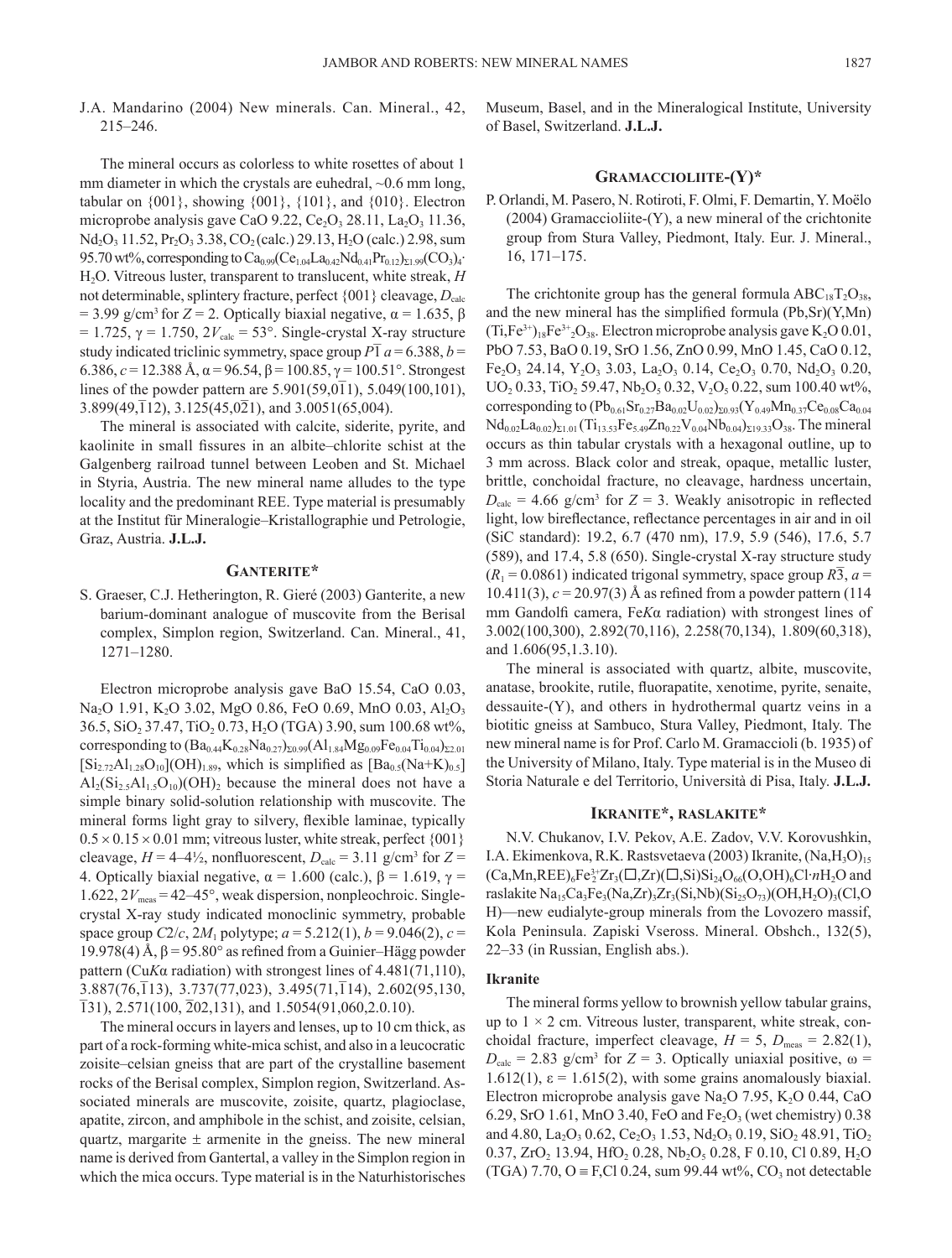in the infrared spectrum; empirical formula  $Na<sub>7.56</sub>(H<sub>3</sub>O)<sub>6.64</sub>K<sub>0.27</sub>$  $\text{Ca}_{3,31}\text{Sr}_{0,46}\text{Ce}_{0,27}\text{La}_{0,11}\text{Nd}_{0,03}\text{Mn}^{2+}_{1,41}\text{Fe}^{2+}_{0,16}\text{Fe}^{3+}_{1,77}\text{Zr}_{3,33}\text{Ti}_{0,14}\text{Hf}_{0,04}$  $Nb_{0.06}Si_{24}O_{72}Cl_{0.74}$  2.64H<sub>2</sub>O, ideal formula as in the title and with  $n = 2-3$ . Single-crystal X-ray structure study  $(R = 0.037)$ ; *Am. Mineral*., 86, p. 200, 2001) indicated trigonal symmetry, space group *R*3*m*, *a* = 14.167(2), *c* = 30.081(2) Å. Strongest lines of the powder pattern (diffractometer, Cu*K*α radiation) are 6.41(41,104), 4.30(91,205), 3.521(57,027), 3.205(44,208), 2.963(92,315), and 2.841(100,404). The mineral is associated with aegirine, microcline, lorenzenite, nepheline, lamprophyllite, murmanite, and arfvedsonite in the aegirine zone of an agpaitic pegmatite at the Mt. Karnasurt loparite deposit, Lovozero alkaline massif, Kola Peninsula, Russia. The new mineral name is derived from the Russian acronym IKRAN, for the Institut Kristallografii Rossiiskoy Akademii Nauk.

### **Raslakite**

The mineral occurs as brownish red, equant grains to 3 cm. Vitreous luster, white streak, brittle, conchoidal fracture, no cleavage,  $H = 5$ ,  $D_{\text{meas}} = 2.95$ ,  $D_{\text{calc}} = 2.945$  g/cm<sup>3</sup> for  $Z = 3$ . Optically uniaxial positive,  $\omega$  = 1.608(1),  $\varepsilon$  = 1.611(1). Electron microprobe analysis gave Na<sub>2</sub>O 15.97, K<sub>2</sub>O 0.48, CaO 5.64, SrO 0.69, MgO 0.28, MnO 2.01, FeO 5.02, Al<sub>2</sub>O<sub>3</sub> 0.26, La<sub>2</sub>O<sub>3</sub> 0.44, Ce<sub>2</sub>O<sub>3</sub> 0.87, Nd<sub>2</sub>O<sub>3</sub> 0.42, SiO<sub>2</sub> 49.10, TiO<sub>2</sub> 0.37, ZrO<sub>2</sub> 15.07, HfO<sub>2</sub> 0.43, Nb<sub>2</sub>O<sub>5</sub> 0.71, Cl 1.34, H<sub>2</sub>O (TGA) 1.35, O  $\equiv$ Cl 0.30, sum 100.15 wt%, empirical formula  $Na<sub>16.02</sub>K<sub>0.32</sub>Ca<sub>3.13</sub>$  $Sr_{0.21}Mg_{0.22}Fe_{2.17}Mn_{0.88}Ce_{0.16}La_{0.08}Nd_{0.08}Ti_{0.14}Zr_{3.80}Hf_{0.06}Nb_{0.17}Al_{0.16}$  $\mathrm{Si}_{25,40}\mathrm{Cl}_{1.18}\mathrm{H}_{4.66}\mathrm{O}_{76,465}$ , idealized as in the title. Single-crystal Xray structure study  $(R = 0.037)$  indicated trigonal symmetry, space group *R*3, *a* 14.229(7), *c* = 30.019(15) Å. Strongest lines of the powder pattern (diffractometer, Cu*K*α radiation) are 4.311(66,205), 3.209(58,208), 3.023(40,119), 2.974(86,315), and 2.853(100,404). The mineral is associated with microcline, aegirine, nepheline, lamprophyllite, kazakovite, terskite, and fluorcaphite in an agpaitic pegmatite at Kedykverpakhk Mt., Loverzero alkaline massif; the new mineral name refers to the nearby Raslak cirque. Type ikranite and raslakite are in the Fersman Mineralogical Museum, Moscow, Russia**. J.L.J.**

### **KUANNERSUITE-(CE)\***

H. Friis, T. Balić-Žunić, I.V. Pekov, O.V. Petersen (2004) Kuannersuite-(Ce),  $Ba<sub>6</sub>Na<sub>2</sub>REE<sub>2</sub>(PO<sub>4</sub>)<sub>6</sub>FCl$ , a new member of the apatite group, from the Ilímaussaq alkaline complex, South Greenland: description and crystal chemistry. Can. Mineral., 42, 95–106.

The mineral occurs as light rose-colored prismatic crystals up to  $1\frac{1}{2}$  mm long, showing  $\{100\}$ . Electron microprobe analysis gave Na<sub>2</sub>O 3.9, K<sub>2</sub>O 0.09, CaO 0.03, SrO 0.9, BaO 50.6, La<sub>2</sub>O<sub>3</sub> 2.4, Ce<sub>2</sub>O<sub>3</sub> 9.6, Pr<sub>2</sub>O<sub>3</sub> 0.12, Nd<sub>2</sub>O<sub>3</sub> 4.3, Sm<sub>2</sub>O<sub>3</sub> 0.5, ThO<sub>2</sub> 0.3,  $SiO_2$ , 0.5, P<sub>2</sub>O<sub>5</sub>, 25.1, SO<sub>3</sub>, 0.04, F 1.9, Cl 1.2, O = F<sub>1</sub>Cl 1.10, sum 100.38 wt%, corresponding to  $(Ba_{5.61}Sr_{0.15}K_{0.03})_{25.79}Na_{2.14}(Ce_{1.00})$  $Nd_{0.43}La_{0.25}Sm_{0.05}Th_{0.02}Pr_{0.01}\Sigma_{1.76}(P_{6.02}Si_{0.14})_{26.16}O_{23.72}(F_{1.70}Cl_{0.58})_{\Sigma2.28}$ for 26 anions; the ideal formula is given as  $Ba_6Na_2REE_2(PO_4)_6FCl$ to emphasize that Cl occupies only one of the two independent sites for F. Vitreous luster, translucent, brittle, white streak, uneven fracture, poor  $\{100\}$  and  $\{001\}$  cleavages,  $H = 4\frac{1}{2} - 5\frac{1}{2}$ , nonfluorescent,  $D_{\text{calc}} = 4.51$  g/cm<sup>3</sup> for  $Z = 1$ . Optically uniaxial negative,  $\omega$  = 1.694(1),  $\varepsilon$  = 1.669(1), but shows an anomalously biaxial character with  $2V = 10-20^{\circ}$ ,  $r > v$ . Single-crystal Xray structure study  $(R = 0.0279)$  indicated trigonal symmetry, space group  $P\overline{3}$ ,  $a = 9.9097(6)$ ,  $c = 7.4026(6)$  Å. Strongest lines of the powder pattern (114 mm Gandolfi, Cu*K*α radiation) are 4.077(40,111), 3.693(40,201), 2.969(100,211,112), 2.867(60,300,031), 2.212(40,113), 2.058(40,401,222), 1.965(80,320,213), and 1.863(60,410,303,402).

The mineral is associated with aegirine, analcime, beryllite, chkalovite, galena, gmelinite, and others that occur in albite-lined cavities in albite veins that cut syenite on the Kuannersuit Plateau at the Ilímaussaq alkaline complex, South Greenland. The new mineral name is for the locality and the predominant REE. Type material is in the Geological Museum at Copenhagen, Denmark, and at the Geological Faculty, Moscow State University, Moscow, Russia. **J.L.J.**

#### **KUKHARENKOITE-(LA)\***

- I.V. Pekov, N.V. Chukanov, N.N. Kononkova, A.E. Zadov, S.V. Krivovichev (2003) Kukharenkoite-(La), Ba<sub>2</sub>(La,Ce)(CO<sub>3</sub>)<sub>3</sub>F, a new mineral from Khibiny massif, Kola Peninsula. Zapiski Vseross. Mineral. Obshch., 132(3), 55–64 (in Russian, English abs.).
- S.V. Krivovichev, T. Armbruster, I.V. Pekov (2003) Cation frameworks in the structure of natural fluorcarbonates of barium and rare-earth elements: Crystal structure of kukharenkoite- (La), Ba2(La,Ce)(CO3)3F. Zapiski Vseross. Mineral. Obshch., 132(3), 65–72 (in Russian, English abs.).

Electron microprobe analysis gave Na<sub>2</sub>O 0.23, K<sub>2</sub>O 0.27, CaO 0.99, SrO 2.38, BaO 44.10, La<sub>2</sub>O<sub>3</sub> 11.18, Ce<sub>2</sub>O<sub>3</sub> 5.36, Pr<sub>2</sub>O<sub>3</sub> 0.87, Nd<sub>2</sub>O<sub>3</sub> 0.76, ThO<sub>2</sub> 9.41, CO<sub>2</sub> (calc.) 21.30, F 3.38, O  $\equiv$  F 1.42, sum 98.81 wt%, corresponding to  $(Ba_{1.78}Sr_{0.14}K_{0.04})_{\Sigma1.96}$  $(La_{0.43}Th_{0.22}Ce_{0.20}Ca_{0.11}Na_{0.05}Pr_{0.03}Nd_{0.03})_{\Sigma1.07}(CO_3)_3F_{1.10}$ , ideally  $Ba_2(La, Ce)(CO_3)$ <sub>3</sub>F. The mineral forms white, pale green, or colorless crystals, flattened prismatic to acicular and up to 0.5 mm long, showing  $\{010\}$  and  $\{\overline{2}01\}$ , with  $\{100\}$  and  $\{001\}$ terminations; interpenetration twinning on the  $[201]$  axis leads to open-work intergrowths. Transparent, vitreous luster, brittle, white streak, uneven fracture, no cleavage,  $H = 4$ ,  $D_{\text{calc}} = 4.65$ g/cm<sup>3</sup> for  $Z = 2$ . Optically biaxial negative,  $2V_{\text{meas}} = 5(3)$ °,  $\alpha$ = 1.581(3), β ≈ γ = 1.715(5), orientation *Y* = *b*, *Z* ∧ *c* ≈ 26°. The IR spectrum is like that of kukharenkoite-(Ce) and shows the absence of OH. Single-crystal X-ray structure study  $(R_1 =$ 0.025) indicated monoclinic symmetry, pseudorhombohedral, space group  $P2_1/m$ ,  $a = 13.396(4)$ ,  $b = 5.111(1)$ ,  $c = 6.672(2)$ Å,  $\beta$  = 106.628(4)°. Strongest lines of the powder pattern (57) mm Debye–Scherrer, Fe radiation) are  $4.01(100,11\overline{1},201)$ ,  $\frac{3.27(100,310,40\overline{1},20\overline{2})}{3.27(100,310,40\overline{1},20\overline{2})}, 2.54(50,020,112), 2.14(80,221,51\overline{2},600),$ and  $1.998(80,42\overline{1},22\overline{2},511,31\overline{3})$ .

The mineral, which is the La-dominant analog of kukharenkoite-(Ce), occurs in cavities in two pegmatites at the Kirovsky mine, Mt. Kukisvumchorr, Khibiny alkaline massif, Kola Peninsula, Russia. In the Hilairitovoye pegmatite (holotype), associated minerals are microcline, albite, calcite, nenadkevichite, hilairite, catapleiite, strontianite, and others. In the other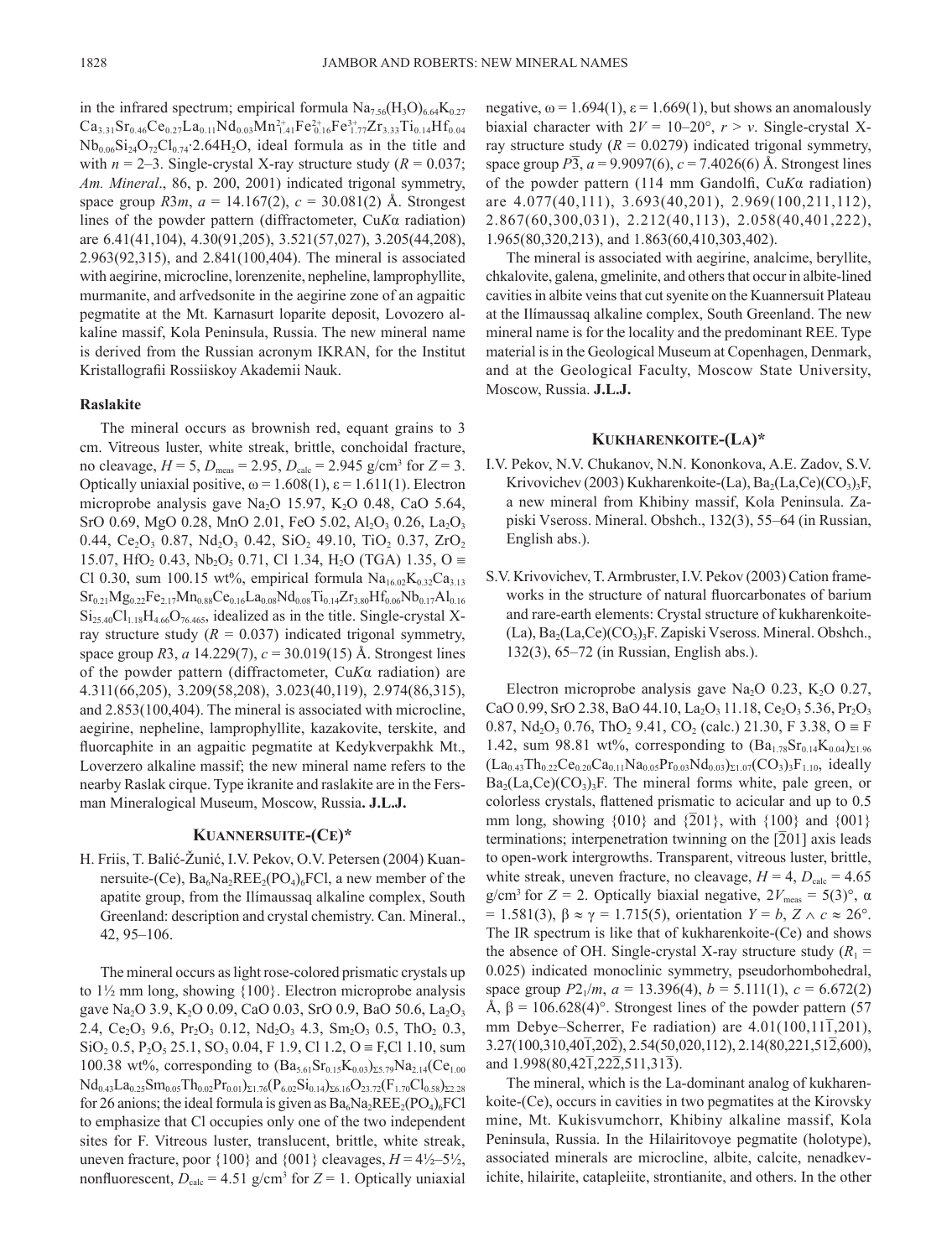occurrence the mineral is Th-free and the association is with a vein of pectolite, aegirine, and microcline. Type material is in the Fersman Mineralogical Museum, Moscow, Russia. **J.L.J.**

# **KUPČÍKITE\***

D. Topa, E. Makovicky, T. Balić-Žunić, W.H. Paar (2003) Kupćíkite,  $Cu_{3.4}Fe_{0.6}Bi_5S_{10}$ , a new Cu–Bi sulfosalt from Felbertal, Austria, and its crystal structure. Can. Mineral., 41, 1155–1166.

The mineral forms gray, opaque, elongate aggregates, to 0.5 mm, with a metallic luster. Brittle, uneven fracture, no cleavage or parting,  $VHN_{50} = 192$  (179–210),  $H = 3$ ,  $D_{\text{calc}} = 6.42$  g/cm<sup>3</sup> for  $Z = 2$ . Grayish white in reflected light, no internal reflection, bireflectance perceptible in air, moderate in oil; pleochroism white with bluish tints, and enhanced in oil; anistropy moderate in air, strong in oil, with rotation tints dark bluish gray to yellowish brown. Reflectance percentages for  $R_1$  and  $R_2$  (in air, WTiC standard) are given in 20 nm steps from 400 to 700 nm; representative values are 33.55, 40.56 (470 nm), 33.92, 41.14 (546), 34.16, 41.35 (589), and 34.20, 41.32 (650). Electron microprobe analysis gave Cu 13.02, Fe 2.23, Ag 0.11, Cd 0.30, Bi 64.21, Sb 0.12, S 20.10, sum 100.09 wt%, corresponding to  $(Cu_{3.29}Fe_{0.64})_{23.93}(Bi_{4.94}Ag_{0.01}Sb_{0.01}Cd_{0.04})_{25.00}S_{10.07}$  for 19 atoms per formula unit, simplified as  $Cu<sub>3.4</sub>Fe<sub>0.6</sub>Bi<sub>5</sub>S<sub>10</sub>$ . Single-crystal Xray structure study  $(R = 0.041)$  indicated monoclinic symmetry, space group  $C2/m$ ,  $a = 17.512(2)$ ,  $b = 3.9103(4)$ ,  $c = 12.869(1)$ Å,  $β = 108.56(1)°$ . Strongest lines of the calculated X-ray powder pattern are  $6.028(42,201)$ ,  $3.596(68,401)$ ,  $3.213(44,204)$ , 3.128(100,112), 3.071(70,312), and 2.683(48,113). The mineral is the  $N = 1$  member of a cuprobismutite homologous series and corresponds to the structure of synthetic  $Cu<sub>4</sub>Bi<sub>5</sub>S<sub>10</sub>$ .

The new mineral name is for Prof. Vladimir Kupćík (1934–1990) of the University of Bratislava and the University of Göttingen. The mineral is associated with chalcopyrite, pyrrhotite, sphalerite, molybdenite, native bismuth, and intergrown makovickyite, cupromakovickyite, hodrushite, cuprobismutite, and derivatives of the bismuthinite–aikinite series that occur in quartz at the Felbertal scheelite deposit, Austrian Alps. Type material is in the Geological Institute and Geological Museum, University of Copenhagen, Denmark, and in the Mineralogical Institute, University of Salzburg, Austria. **J.L.J.**

#### **LABUNTSOVITE GROUP**

- K.A. Rozenberg, R.K. Rastsvetaeva, I.V. Pekov, N.V. Chukanov, I.A. Verin (2003) Crystal structure of Sr-rich tsepinite. Doklady Akad. Nauk, 393, 784–787 (in Russian).
- K.A. Rozenberg, R.K. Rastsevetaeva, N.V. Chukanov, V.V. Subotin (2002) Acentric niobium-rich analogue of labuntsovite-Fe: crystal structure and microtwinning. Crystallogr. Reports, 47, 408–411.

The Sr-dominant analog of the tsepinite members of the labuntsovite group occurs as colorless to white prismatic grains, to 2 mm, in cavities in hydrothermally altered pegmatite at Mount Eveslogchorr, Khibiny alkaline massif, Kola Peninsula, Russia. Single-crystal X-ray structure study  $(R = 0.066)$  gave monoclinic symmetry, space group  $Cm$ ,  $a = 14.490(3)$ ,  $b = 14.23(1)$ ,  $c =$ 

7.881(3) Å,  $\beta = 117.28(2)$ °. For  $Z = 1$ ,  $D_{calc} = 2.47$  g/cm<sup>3</sup> and the structure-derived formula is  $\left[\text{Sr}_{0.9}\text{K}_{0.8}\text{Na}_{0.4}\text{Ca}_{0.4}\text{Ba}_{0.3}\right](\text{H}_2\text{O})_{0.8}$  $Sr<sub>0.4</sub>[[Ti<sub>5.6</sub>Nb<sub>2.4</sub>(OH, O)<sub>8</sub>(Si<sub>4</sub>O<sub>12</sub>)<sub>4</sub>]+8.3H<sub>2</sub>O.$ 

The Nb-rich analog of labuntsovite-Fe occurs as brown prismatic crystals, up to 3 mm long, in the Vuoriyarvi carbonatite massif of northern Karelia, Russia. Single-crystal X-ray structure study (*R* = 0.066) gave monoclinic symmetry, space group *Cm, a* = 14.450(6), *b* = 13.910(6), *c* = 7.836(4) Å, β = 117.42(1)°,  $D_{\text{calc}} = 2.76$  g/cm<sup>3</sup> for  $Z = 1$ ; the structure-derived formula is  $[Na_{2.4}K_{1.6}][K_{2.2}(H_3O)_{0.8}]\{[K_{0.72}Ba_{0.48}][(H_2O)_{2.2}Fe_{0.66}Mg_{0.44}]\}$ [Ti<sub>4.8</sub>]  $Nb_{3.2}$ ][Si<sub>4</sub>O<sub>12</sub>]<sub>4</sub>(OH)<sub>5.27</sub>O<sub>2.73</sub>·2.92H<sub>2</sub>O.

**Discussion.** The analog of labuntsovite-Fe corresponds to IMA mineral No. 2002–007, for which the simplified formula is given as  $NaK_3Fe(Ti,Nb)_{4}(Si_4O_{12})_{2}(O,OH)_4.6H_2O.$  **J.L.J.** 

### **MAGNESIOSADANAGAITE\***

Y. Banno, R. Miyawaki, S. Matsubara, K. Makino, M. Bunno, S. Yamada, T. Kamiya (2004) Magnesiosadanagaite, a new member of the amphibole group from Kasuga-mura, Gifu Prefecture, central Japan. Eur. J. Mineral., 16, 177–183.

The name magnesiosadanagaite was approved by the CNMMN more than two decades ago, but subsequent development of the classification scheme currently in use for the amphiboles resulted in a name change and redefinition as potassic-magnesiosadanagaite because of the high K content. Consequently, the compositional block for the low-K analog was not occupied by a formally approved mineral, a situation that is rectified with the current description.

The mineral occurs as prismatic crystals, up to 3 mm long, in which the core of most crystals consists of pargasite and the typically sharply bounded rim, apparently  $\sim$ 150  $\mu$ m thick, consists of magnesiosadanagaite. One of eight listed electron microprobe analyses has  $SiO<sub>2</sub> 37.1$ , TiO<sub>2</sub> 2.70, Al<sub>2</sub>O<sub>3</sub> 20.9, Cr<sub>2</sub>O<sub>3</sub> 0.01, FeO (total Fe) 6.76, MnO 0.18, MgO 13.4, CaO 12.5, Na<sub>2</sub>O 3.33, K<sub>2</sub>O 0.49, F 0.29, Cl 0.02, O ≡ F,Cl 0.12, H<sub>2</sub>O (calc.) 1.92,  $Fe<sub>2</sub>O<sub>3</sub>$  and FeO partitioned as 0.60 and 6.22, sum 99.5 wt%, corresponding to  $(Na_{0.909}K_{0.091})_{\Sigma1.000}(Ca_{1.948}Na_{0.030}Mg_{0.022})_{\Sigma2.000}$  $(Mg_{2.883}Fe_{0.756}^{2+}Fe_{0.066}^{3+}Mn_{0.022}Cr_{0.001}Ti_{0.295}Al_{0.977})_{\Sigma 5.000}(Si_{5.395}Al_{2.605})_{\Sigma 8.000}$  $O_{22}(OH)_{1.862}F_{0.133}Cl_{0.005}$ , ideally NaCa<sub>2</sub>[Mg<sub>3</sub>(Al,Fe<sup>3+</sup>)<sub>2</sub>]Si<sub>5</sub>Al<sub>3</sub>O<sub>22</sub>  $(OH)<sub>2</sub>$ . Brownish black color, brittle, brown streak with a reddish tint, uneven fracture, perfect  $\{110\}$  cleavage,  $H = 5\frac{1}{2} - 6$ ,  $D_{\text{calc}} =$ 3.179 g/cm<sup>3</sup> for  $Z = 2$ . Optically biaxial positive,  $\alpha = 1.674(2)$ ,  $β_{\text{calc}} = 1.683$  for 2*V* of 85°, γ = 1.694(2), 2*V*<sub>meas</sub> = 80–90°, *Z* ∧  $c = 20^{\circ}$ ,  $Y = b$ ; pleochroism  $X =$  pale yellow,  $Y =$  yellowish brown, *Z* = reddish brown. Single-crystal X-ray structure study  $(R_1 = 0.042)$  gave monoclinic symmetry, space group  $C2/m$ ;  $a =$ 9.875(9),  $b = 17.92(1)$ ,  $c = 5.314(6)$  Å,  $\beta = 105.55(7)$ ° as refined from a 114 mm Gandolfi pattern (Cu radiation) with strongest lines of 8.38(100,110), 3.11(80,310), 2.70(80,151), 2.58(75,061),  $2.56(90,\overline{2}01), 2.34(80,\overline{3}51,\overline{4}21), \text{ and } 1.587(70,600,\overline{1}53).$ 

The mineral is associated with titanite, pargasite, phlogopite, calcite, pyrrhotite, and chalcopyrite in a contact aureole consisting predominantly of calcareous rocks adjacent to granite at Kasuga-mura, Gifu Prefecture, central Japan. Occurrences in the eastern Alps and in Yunnan Province, China, are also known. Type material is in the National science Museum, Tokyo, and in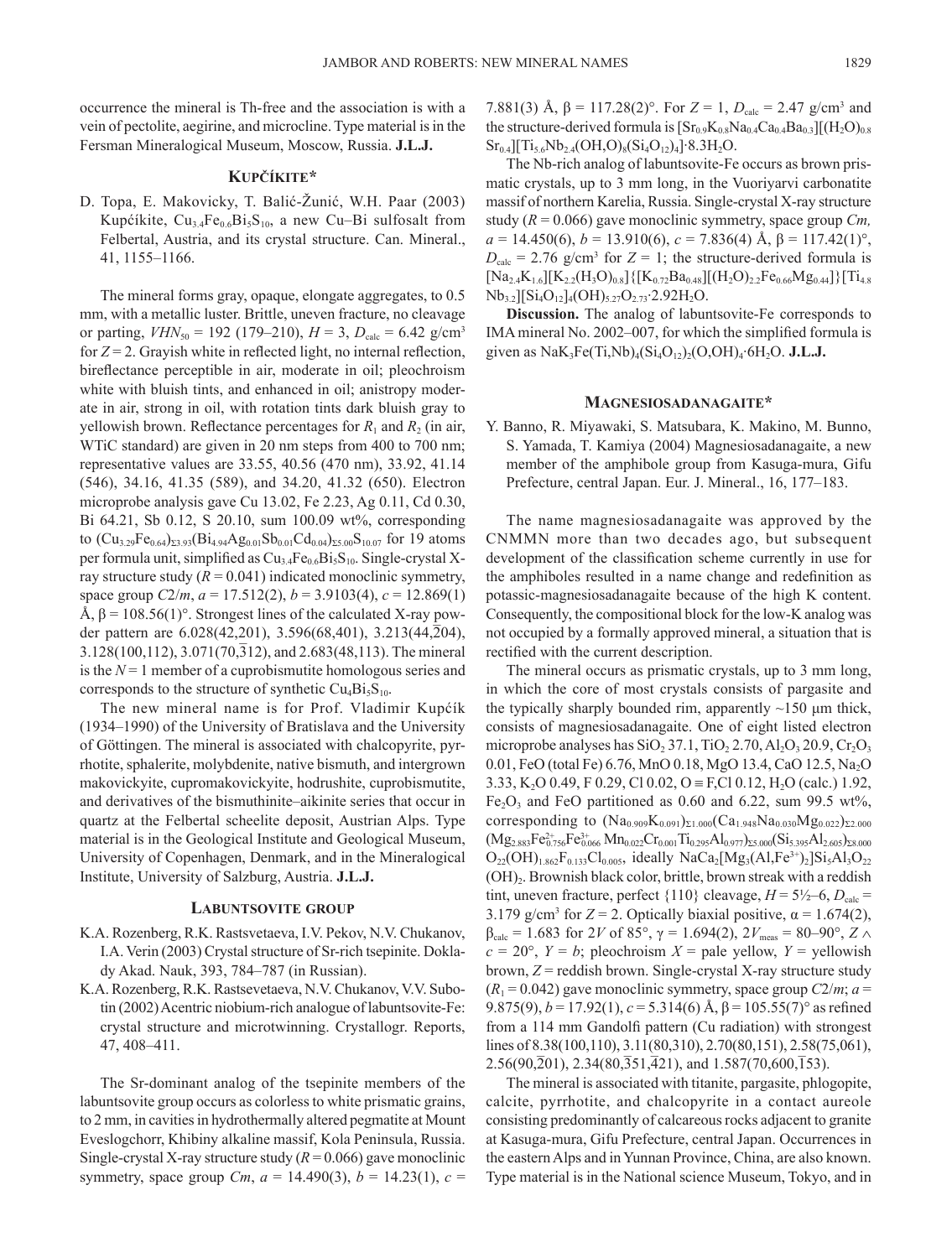the Geological Museum, Geological Survey of Japan, Tsukuba, Japan. **J.L.J.**

# **MAIKAINITE\*, OVAMBOITE\***

E.M. Spiridonov (2003) Maikainite Cu<sub>20</sub>(Fe,Cu)<sub>6</sub>Mo<sub>2</sub>Ge<sub>6</sub>S<sub>32</sub> and ovamboite  $Cu_{20}(Fe,Cu,Zn)_{6}W_{2}Ge_{6}S_{32}$ : New minerals in massive sulfide base metal ores. Doklady Earth Sci., 393A, 1329–1332.

### **Maikainite**

The mineral occurs as oval particles, to 45 μm, and rarely as crystals resembling octahedra or rhombododecahedra; also occurs as rounded grains to 150 μm, as disseminated grains that form emulsion textures, as overgrowths on colusite, and at the cores of zoned crystals gradational to ovamboite. One of three listed electron microprobe analyses has Cu 42.55, Fe 6.35, Zn 0.56, Mo 5.21, W 1.24, V 0.12, Ge 10.86, Ga 0.15, As 2.28, S 31.40, sum 100.72 wt%, corresponding to  $(Cu_{21.91}Fe_{3.72}Zn_{0.28})_{z_{25.91}}$  $(Mo<sub>1.79</sub>W<sub>0.22</sub>V<sub>0.08</sub>)<sub>Σ2.09</sub>(Ge<sub>4.90</sub>Ga<sub>0.07</sub>As<sub>0.99</sub>)<sub>Σ5.96</sub>S<sub>32.04</sub>, simplified as in$ the title. Bright yellow to grayish yellow in reflected light, isotropic, no cleavage or internal reflection,  $VHN_{30} = 305 (275-345)$ ,  $D_{\text{calc}} = 4.453$  g/cm<sup>3</sup> for  $Z = 1$ . Reflectance percentages in air are 23.4 (460 nm), 25.5 (546), 25.7 (589), and 25.6 (650). Indexing of the X-ray powder pattern (114 mm Debye–Scherrer, Fe*K*α radiation, 8 lines listed) gave  $a = 10.64(1)$  Å; strongest lines are 3.07(100,222), 2.66(20,400), 1.884(80,440), 1.603(40,622), and 1.220(20,662).

The mineral occurs within sphalerite and bornite among aggregates of barite in the Maikain polymetallic massive sulfide deposit, Kazakhstan, and in the base-metal ore of the Tsumeb deposit, Namibia. The new mineral name refers to the Maikain locality.

### **Ovamboite**

The mineral occurs in the Tsumeb deposit as round segregations, to 100 μm, as disseminated emulsion-texture grains in germanite containing gallite lamellae, and as the outer zones of maikainite overgrowths on germanocolusite. One of four listed electron microprobe analyses has Cu 39.85, Fe 4.75, Zn 3.34, Mo 1.01, W 9.83, Sn 0.04, V 0.09, Ge 10.01, Ga 0.48, As 2.58, S 29.65, sum 101.63 wt%, corresponding to  $(Cu_{21.41}Fe_{2.91})$  $Zn_{1.74}$ )<sub>Σ26.06</sub> (W<sub>1.83</sub>Mo<sub>0.36</sub>V<sub>0.06</sub>Sn<sub>0.01</sub>)<sub>Σ2.26</sub> (Ge<sub>4.70</sub>As<sub>1.17</sub>Ga<sub>0.24</sub>)<sub>Σ6.11</sub>S<sub>31.57</sub>, simplified as  $Cu_{20}(Fe, Zn, Cu)_{6}W_{2}Ge_{6}S_{32}$ . Whitish to pale yellow and pinkish gray in reflected light, isotropic, no cleavage or internal reflection,  $VHN_{30} = 295 (265-340)$ ,  $D_{\text{calc}} = 4.736$  g/cm<sup>3</sup> for *Z*  $= 1.$  Reflection percentages in air are 24.1 (460 nm), 24.3 (546), 24.4 (589), and 24.0 (650). Indexing of the X-ray powder pattern (114 mm Debye–Scherrer, Fe*K*α radiation, 10 lines listed) gave  $a = 10.68(2)$  Å. The pattern, which is like those of maikainite, germanite, and colusite, has strongest lines at 3.08(100,222), 2.67(20,400), 1.887(70,440), and 1.612(50,622).

The new mineral name is derived from the location of the Tsumeb deposit, which is in the Ovamboland region of Namibia. Ovamboite and maikainite form a continuous W–Mo series and can be considered as analogs within the colusite group. Type material of both minerals is in the Fersman Mineralogical Museum, Moscow, and in the Mining Museum, St. Petersburg, Russia. **J.L.J.**

# **MALLESTIGITE\***

- I. Sima (1998) Mallestigite,  $Pb_3Sb(SO_4)(AsO_4)(OH)_6.3H_2O$ , a new mineral from a dump of a former Cu-Pb-Zn mine northwest of the Mallisteger Mattagskogel in Westkarawanken, Corinthia, Austria. Mitteil. Österr. Mineral. Ges., 143, 225–227 (in German).
- J.A. Mandarino (2003) New minerals. Can. Mineral., 41, 1309–1319.

The mineral forms elongate, colorless, euhedral to subhedral hexagonal prismatic crystals, up to 2 mm long and 0.4 mm wide, and radial aggregates to 3 mm in diameter. Crystals are elongate [001], showing {100} and {101}. Electron microprobe analysis gave PbO 65.67,  $Sb_2O_5$  14.68, As<sub>2</sub>O<sub>5</sub> 9.71, SO3 8.64, H2O (calc.) 10.38, sum 109.08 wt%, corresponding to  $Pb_{3.06}Sb_{0.95}[(SO_4)_{1.12}(AsO_4)_{0.88}]_{\Sigma2.00}(OH)_{5.99}\cdot3.01H_2O$ , ideally  $Pb_3Sb(SO_4)(AsO_4)(OH)_6·3H_2O$ , which is the Sb-dominant analog of fleischerite. Transparent to translucent, adamantine luster, white streak, brittle,  $H = 4$ , splintery fracture, no cleavage, nonfluorescent,  $D_{\text{calc}} = 4.91$  g/cm<sup>3</sup> for  $Z = 2$ . Optically uniaxial positive,  $\varepsilon$  = 1.801(4),  $\omega$  = 1.760(4). Single-crystal X-ray structure study indicated hexagonal symmetry, space group  $P6_3$ ,  $a =$ 8.938, *c* = 11.098 Å. Strongest lines of the powder diffractogram are 7.74(25,100), 6.35(44,101), 3.655(100,201), 3.481(80,112), 3.175(31,202), 2.675(62,203), and 2.235(35,220). The structure study indicated a composition corresponding to  $Pb_3Sb[(S_{0.95}$  $As<sub>0.05</sub>$ ) $O<sub>4</sub>$ ][(As<sub>0.86</sub>S<sub>0.14</sub>) $O<sub>4</sub>$ ](OH)<sub>6</sub>·3H<sub>2</sub>O.

The mineral is associated with anglesite, brochantite, langite, linarite, and schultenite that formed by oxidation of galena- and tetrahedrite-bearing Cu-Pb-Zn ore in a mine dump near Mallestiger Mittagskogel, Carinthia, Austria. The new mineral name is for the locality.

**Discussion.** The same compound has been reported as a weathering product in a slag dump in the Harz Mountains, Germany (*Aufschluss*, 54(1), 42–44, 2003). **J.L.J.**

# **MARINELLITE\***

E. Bonaccorsi, P. Orlandi (2003) Marinellite, a new feldspathoid of the cancrinite-sodalite group. Eur. J. Mineral., 15, 1019–1027.

Electron microprobe analysis gave K<sub>2</sub>O 7.94, Na<sub>2</sub>O 14.95, CaO 5.14, Al<sub>2</sub>O<sub>3</sub> 27.80, SiO<sub>2</sub> 32.73, SO<sub>3</sub> 9.84, Cl 0.87, H<sub>2</sub>O (by difference) 0.93, O  $\equiv$  Cl 0.20, sum 100 wt%, corresponding to  $(Na_{31.86}K_{11.13}Ca_{6.06}S_{49.05}(Si_{35.98}Al_{36.02})_{272}O_{144.60}(SO_4)_{8.12}Cl_{1.62}$ 3.41H<sub>2</sub>O, simplified as  $(Na_{31}K_{11}Ca_6)_{248}(Si_{36}Al_{36})_{272}O_{144}(SO_4)_{8}$  $Cl_2·6H_2O$ . The mineral occurs as anhedral, transparent, colorless grains of unstated size [up to 2 mm across?]. Vitreous luster, white streak, brittle, conchoidal fracture, poor {001} cleavage,  $H = 5\frac{1}{2}$ , nonfluorescent, probable merohedral twinning on (001),  $D_{\text{meas}} = 2.405(5)$ ,  $D_{\text{calc}} = 2.40 \text{ g/cm}^3$ . Optically uniaxial negative,  $ω = 1.495(1)$ ,  $ε = 1.497(1)$ . Single-crystal X-ray structure study  $(R = 0.098)$  indicated trigonal symmetry, space group *P*31*c*; *a* = 12.893(1), *c* = 31.718(5) Å as refined from a Gandolfi pattern (Cu*K*α radiation) with strongest lines of 4.20(42,210), 3.725(100,214), 3.513(80,215), 3.089(40,217), and 2.150(40,330).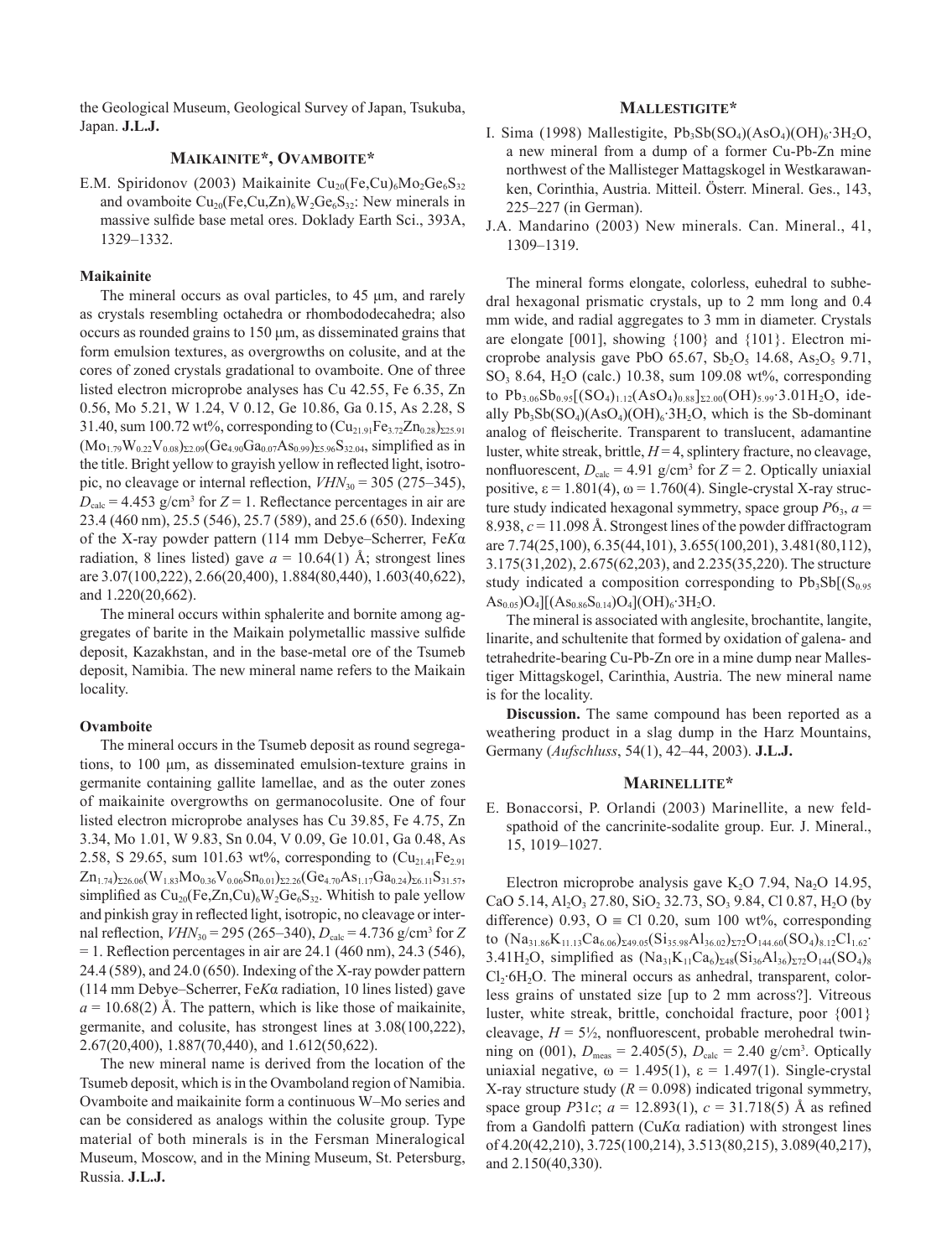The mineral, which is a member of the cancrinite-sodalite group, is associated with giuseppettite, sanidine, nepheline, haüyne, biotite, and kalsilite in a specimen of volcanic ejecta from Sacrofano, Biacchella Valley, Latium, Italy. The new mineral name is for Giorgio Marinelli (1922–1993) of the Earth Science Department of the University of Pisa, at which type material is in the Museo di Storia Naturale e del Territorio. **J.L.J.**

# **MOSKVINITE-(Y)\***

- A.A. Agakhanov, L.A. Pautov, E.V. Sokolova, F.C. Hawthorne, V.Y. Karpenko (2003) Moskvinite-(Y), Na<sub>2</sub>K(Y,REE)[Si<sub>6</sub>O<sub>15</sub>], a new mineral. Zapiski Vseross. Mineral. Obshch., 132(6), 15–21 (in Russian, English abs.).
- E. Sokolova, F.C. Hawthorne, A.A. Agakhanov, L.A. Pautov (2003) The crystal structure of moskvinite-(Y),  $Na_2K(Y,REE)[Si_6O_{15}]$ , a new silicate mineral with  $[Si_6O_{15}]$ three-membered double rings from the Dara-i-Pioz moraine, Tien-Shan Mountains, Tajikistan. Can. Mineral., 41, 513–520.

Grains of the mineral are equant and up to 2 mm across. Colorless, transparent, brittle, white streak, no cleavage, uneven fracture,  $H = 5$ ,  $D_{\text{meas}} = 2.91$ ,  $D_{\text{calc}} = 2.92$  g/cm<sup>3</sup> for  $Z = 4$ , insoluble in 1:1 HCl. Optically biaxial negative,  $\alpha$  = 1.555(2),  $\beta$  = 1.558(2),  $γ = 1.566(2), 2V_{meas} = 64, 2V_{calc} = 63.8°$ , moderate dispersion *r*  $> v$ . The average of six listed electron microprobe analyses is Na<sub>2</sub>O 10.66, K<sub>2</sub>O 7.50, Y<sub>2</sub>O<sub>3</sub> 14.63, Nd<sub>2</sub>O<sub>3</sub> 0.29, Sm<sub>2</sub>O<sub>3</sub> 0.54,  $Gd_2O_3$  1.13, Tb<sub>2</sub>O<sub>3</sub> 0.43, Dy<sub>2</sub>O<sub>3</sub> 2.76, Ho<sub>2</sub>O<sub>3</sub> 0.66, Er<sub>2</sub>O<sub>3</sub> 1.17,  $\rm SiO_2$  60.34, sum 100.11 wt%, corresponding to  $\rm Na_{2.06}K_{0.95}(Y_{0.77})$  $Dy_{0.09}Gd_{0.04}Er_{0.04}Ho_{0.02}Sm_{0.02}Nd_{0.01}Tb_{0.01})_{\Sigma1.00}Si_6O_{15}$ , ideally  $Na<sub>2</sub>K(Y,REE)Si<sub>6</sub>O<sub>15</sub>$ . Single-crystal X-ray structure study ( $R =$ 0.017) indicated orthorhombic symmetry, space group *Ibmm*, *a*  $= 10.623(2)$ ,  $b = 14.970(2)$ ,  $c = 8.553(1)$  Å. Strongest lines of the powder pattern (diffractometer, Fe radiation) are 4.98(100,121), 3.45(40,310), 3.26(85,141), 3.05(75,240,222), 2.753(42,103), and 2.490(45,251,060,242).

The mineral is associated with shibkovite, nordite-(Ce), leucophanite, microcline, albite, hyalotekite, and others within coarse-grained reedmergnerite pegmatite in the moraine of the Dara-i-Pioz glacier, Alai mountain ridge, Tien-Shan Mountains, northern Tajikistan. The new mineral name is for Russian geologist A.V. Moskvin (19897–1974). Type material is in the Fersman Mineralogical Museum, Moscow, Russia. **J.L.J.**

### **PAARITE\***

E. Makovicky, D. Topa, T. Balić-Žunić (2001) The crystal structure of paarite, the newly discovered 56 Å derivative of the bismuthinite–aikinite solid-solution series. Can. Mineral., 39, 1377–1382.

Electron microprobe analysis gave Cu 4.79, Fe 0.08, Pb 16.7, Bi 60.8, S 17.83, sum 100.20 wt%, corresponding to  $Cu_{1.62}Fe_{0.03}Pb_{1.74}Bi_{6.29}S_{11.9}$ , ideally  $Cu_{1.6}Pb_{1.6}Bi_{6.4}Si_{12}$ . Tin-white color, metallic luster, opaque,  $D_{\text{calc}} = 6.944 \text{ g/cm}^3$  for  $Z = 5$ . In reflected light, distinct anisotropy, no internal reflection. Maximum and minimum reflectance percentages are, respectively, 48.16, 38.32 (460 nm), 48.56, 37.42 (540), 48.09, 36.93 (580), and 46.69, 36.20 (640). Single-crystal X-ray structure study  $(R =$ 

0.0517) indicated orthorhombic symmetry, space group *Pmcn*, *a*  $= 4.007(1)$ ,  $b = 55.998(8)$ ,  $c = 11.512(2)$  Å. Strongest lines of the X-ray powder pattern are 4.01(56), 3.63(100), 3.58(55), 3.55(85), 3.155(57), 3.136(92), 2.836(93), and 2.560(41).

The mineral, a 56 Å derivative of the bismuthinite–aikinite series, occurs as individual grains and as a component of exsolution pairs with krupkaite in the metamorphosed scheelite deposit at Felbertal, Austria. The grain used for the crystal-structure study was 0.04–0.09 mm in diameter.

**Discussion.** Corresponds to IMA mineral No. 2001–16. **J.L.J.**

### **POTASSIC-CARPHOLITE\***

K.T. Tait, F.C. Hawthorne, J.D. Grice, J.L. Jambor, W.W. Pinch (2004) Potassic-carpholite, a new mineral species from the Sawtooth batholith, Boise County, Idaho, U.S.A. Can. Mineral., 42, 121–124.

Electron microprobe analysis gave Na<sub>2</sub>O 0.51, K<sub>2</sub>O 4.07, Li<sub>2</sub>O (calc.) 1.34, MgO 0.04, MnO 13.37, FeO 1.44, Al<sub>2</sub>O<sub>3</sub> 29.38, TiO<sub>2</sub> 0.10, SiO<sub>2</sub> 36.73, F 7.47, H<sub>2</sub>O (calc.) 7.24, O  $\equiv$  F 3.14, sum 98.53 wt%, corresponding to  $(K_{0.56}Na_{0.11}\square_{0.33})_{\Sigma1}(Mn^{2+1.26}Li_{0.60})$  $Fe^{2+}$ <sub>0.13</sub>Mg<sub>0.01</sub>)<sub>Σ2.00</sub>(Al<sub>3.85</sub>Si<sub>0.08</sub>)<sub>Σ3.93</sub>Si<sub>4</sub>O<sub>12</sub>(OH)<sub>4</sub> (F<sub>2.63</sub>{OH}<sub>1.37</sub>)<sub>Σ4.00</sub>, ideal end-member  $K(Mn^{2+},Li)_{2}Al_{4}Si_{4}O_{12}(OH)_{4}F_{4}$ . The mineral occurs as irregular tufts, up to 2 mm across, of radiating crystals that are acicular to fibrous [100], generally 20–40 μm across and 500 μm long. White to straw-yellow color, silky luster, white streak, perfect  $\{010\}$  cleavage,  $H = -5$ , nonfluorescent,  $D_{\text{meas}} =$ 3.08(2),  $D_{\text{calc}} = 3.06$  g/cm<sup>3</sup> for  $Z = 4$ . Optically biaxial negative,  $\alpha = 1.578(2), \beta = 1.592(2), \gamma = 1.598(2), 2V_{meas} = 57, 2V_{calc} =$ 66°, orientation  $X = b$ ,  $Y = a$ ,  $Z = c$ , weakly pleochroic,  $X =$  pale yellow, *Y* and *Z* colorless. Single-crystal X-ray structure study (*Am. Mineral*., 74, 1084–1090, 1989) indicated orthorhombic symmetry, space group *Ccca*. Indexing of the X-ray powder pattern (114 mm Gandolfi, Cu*K* $\alpha$  radiation) gave  $a = 13.727(3)$ , *b*  $= 20.329(6)$ ,  $c = 5.136(2)$  Å; strongest lines are 5.705(100,220), 3.819(80,221), 3.433(80,400), 3.048(90,331), 2.744(80,421), 2.613(100,351,261), 2.050(80,621), 1.467(80,173,5.11.1), and 1.452(80,0.14.0).

The mineral is known from several localities but was previously not accorded species status. The new mineral name refers to the composition and relationship to carpholite. The holotype is from the Sawtooth batholith near Centerville, Boise County, Idaho, where the occurrence is as a coating on microcline in miarolitic cavities; other associated minerals are quartz, albite, beryl, topaz, bertrandite, hellandite, zinnwaldite, fluorite, hematite, and apatite. Type material is in the Canadian Museum of Nature, Ottawa, **J.L.J.**

### **TASEQITE\***

O.V. Petersen, O. Johnsen, R.A. Gault, G. Niedermayr, J.D. Grice (2004) Taseqite, a new member of the eudialyte group from the Ilímaussaq alkaline complex, South Greenland. Neues Jahrb. Mineral. Monatsh., 83–96.

The mineral forms individual platy {001} crystals, up to 0.5  $\times$  3 mm, and clusters of crystals, some showing  $\{001\}$ ,  $\{00\}$ ,  $\{110\}$ ,  $\{100\}$ ,  $\{010\}$ ,  $\{101\}$ ,  $\{012\}$ ,  $\{01\overline{1}\}$ ,  $\{10\overline{2}\}$ ,  $\{021\}$ ,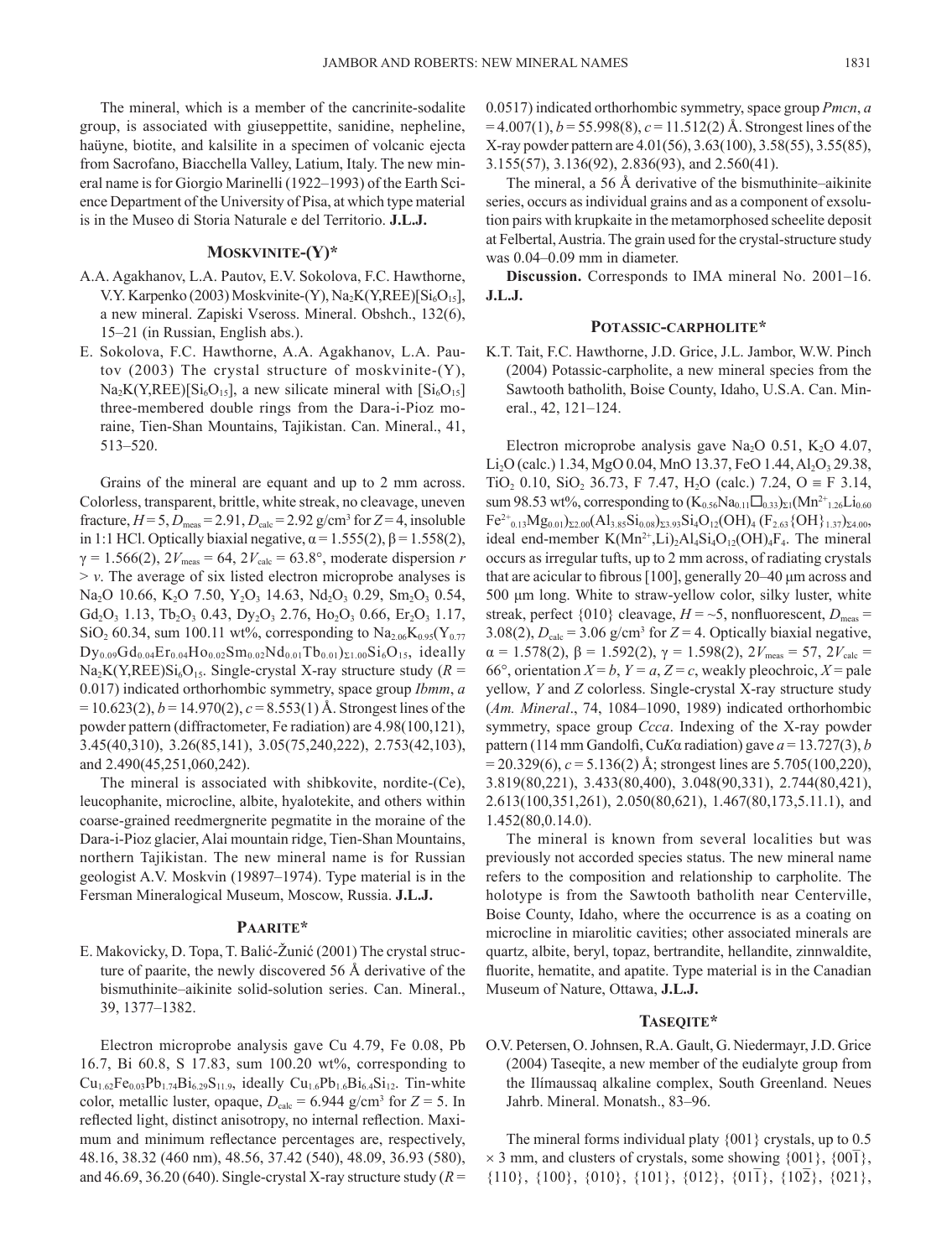and  $\{20\bar{1}\}$ . Clove to yellowish brown color, less commonly lemon yellow; transparent, vitreous luster, brittle, white to light brown streak, uneven fracture, fair  $\{001\}$  cleavage,  $H =$ 5<sup>1</sup>/<sub>2</sub>, nonfluorescent,  $D_{\text{meas}} = 3.24(1)$ ,  $D_{\text{calc}} = 3.20$  g/cm<sup>3</sup> for  $Z =$ 3. Optically uniaxial negative,  $\varepsilon = 1.6378(5)$ ,  $\omega = 1.6494(3)$ . Electron microprobe analysis gave Na<sub>2</sub>O 7.71, K<sub>2</sub>O 0.23, CaO 8.19, SrO 13.98, MnO 3.02, FeO 3.92, Y<sub>2</sub>O<sub>3</sub> 0.28, Ce<sub>2</sub>O<sub>3</sub> 0.08,  $SnO<sub>2</sub> 0.13, ZrO<sub>2</sub> 9.89, HfO<sub>2</sub> 0.32, Nb<sub>2</sub>O<sub>5</sub> 4.38, Ta<sub>2</sub>O<sub>5</sub> 0.24, SiO<sub>2</sub>$ 41.64, Cl 1.91, H<sub>2</sub>O (crystal structure analysis)  $0.59$ , O  $\equiv$  Cl 0.43, sum 96.08 wt%, corresponding to  $(Na_{8.81}Sr_{4.78}K_{0.17}Ce_{0.02})_{\Sigma13.78}$  (Ca<sub>5.17</sub>)  $Mn_{0.59}Y_{0.09}^{\text{}}\Sigma_{5.85}$ (Fe<sub>1.93</sub>Mn<sub>0.92</sub>)<sub>Σ2.85</sub>(Zr<sub>2.84</sub>Nb<sub>0.11</sub>Hf<sub>0.05</sub>)<sub>Σ3.00</sub>(Nb<sub>1.06</sub> Ta<sub>0.04</sub>  $Sn_{0.03})_{\Sigma1.13}Si_{24.55}O_{73}(O_{1.65}OH_{0.75}(H_2O)_{0.74})_{\Sigma3.14}(Cl_{1.91}OH_{0.09})_{\Sigma2.00}$ , ideally Na<sub>12</sub>Sr<sub>3</sub>Ca<sub>6</sub>Fe<sub>3</sub>Zr<sub>3</sub>NbSi<sub>25</sub>O<sub>73</sub>(O,OH,H<sub>2</sub>O)<sub>3</sub>Cl<sub>2</sub>. An IR spectrum confirmed the presence of OH and  $H_2O$ . Single-crystal X-ray structure study  $(R = 0.037)$  indicated trigonal symmetry, space group *R*3*m*;  $a = 14.286(6)$ ,  $c = 29.99(2)$  Å as refined from a Gandolfi pattern (114 mm, Cu*K*α radiation) with strongest lines of 11.49(50,101), 9.51(90,012), 3.43(90,131,223), 3.19(80,208), 2.98(100,315), and 2.86(100,404). The mineral is primarily distinguished from other members of the eudialyte group by the predominance of Sr in *N*(4) and Nb in *M*(3).

The mineral is associated with albite, aegirine, analcime, ancylite-(La), calcite, dolomite, catapleiite, fluorapatite, pectolite, and other minerals that occur in a cavity in a late-stage hydrothermal albitite vein in the Ilímaussaq alkaline complex. The occurrence is in the northern part of the complex, at Taseq slope, to which the new mineral name alludes. Type material is in the Geological Museum, Copenhagen, Denmark, and other repositories. **J.L.J.**

#### **TUITE\***

Xiande Xie, M.E. Minitti, Ming Chen, Ho-kwang Mao, Deqiang Wang, Jinfu Shu, Yingiwei Fei (2003) Tuite, γ-Ca<sub>3</sub>(PO<sub>4</sub>)<sub>2</sub>: a new mineral from the Suizhou L6 chondrite. Eur. J. Mineral., 15, 1001–1005.

A description of the then-unnamed mineral, which is a highpressure polymorph of whitlockite, was abstracted in *Am. Mineral*., 88, p. 478 (2003). The mineral has a vitreous luster, white streak, and  $D_{\text{calc}} = 3.447$  g/cm<sup>3</sup> for  $Z = 3$ . Trigonal symmetry, space group  $R\overline{3}m$ ;  $a = 5.258(1)$ ,  $c = 18.727(3)$  Å. Strongest lines of the X-ray powder pattern are 2.891(80,105), 2.628(100,110), 1.945(47,205), 1.730(25,0.1.10), and 1.567(22,125), in good agreement with data for the synthetic analog, which is uniaxial positive,  $\varepsilon = 1.706(3)$ ,  $\omega = 1.701(4)$ . The new mineral name is for Guangzhi Tu, the founding director of the Institute of Geochemistry, Chinese Academy of Sciences (CAS). Type material is in the Geological Museum of the Guangzhou Institute of Geochemistry, CAS, in Wushan, China. **J.L.J.**

#### **VASILYEVITE\***

- A.C. Roberts, M.A. Cooper, F.C. Hawthorne, J.A.R. Stirling, W.H. Paar, C.J. Stanley, G.E. Dunning, P.C. Burns (2003) Vasilyevite,  $(Hg_2)^{2+}_{10}O_6I_3Br_2Cl(CO_3)$ , a new mineral species from the Clear Creek claim, San Benito County, California. Can. Mineral., 41, 1161–1172.
- M.A. Cooper, F.C. Hawthorne (2003) The crystal structure of vasilyevite,  $(Hg_2)^{2+}_{10}O_6I_3Br_2Cl(CO_3)$ . Can. Mineral., 41, 1173–1181.

The mineral forms anhedral microcrystalline aggregates, <0.5 mm in size, and a partly hollow spheroidal mass, 0.3 mm in diameter, whose shell thickness is  $\sim$ 30  $\mu$ m. Silvery gray, black, or red-black color, adamantine to metallic luster, opaque to translucent (thin edges),  $H = \sim 3$ , brittle, red-brown streak, no cleavage, uneven fracture, nonfluorescent,  $D_{\text{calc}} = 9.57 \text{ g/cm}^3$ for  $Z = 2$ . In reflected light, weakly bireflectant, nonpleochroic, moderate to strong anisotropy, rotation tints of green, blue, and gray; orange-red to blood-red internal reflection. Representative reflectance percentages for  $R_1$  and  $R_2$  (air, WTiC standard) are 28.6, 29.5 (470 nm), 26.2, 27.1 (546), 24.6, 25.7 (589), and 22.8, 24.0 (650). Electron microprobe analysis gave  $Hg_2O$  89.1, I 7.0, Br 2.5, Cl 0.6, S 0.1, CO<sub>2</sub> (calc.) 0.8, O = I + Br + Cl + S 0.88, sum 99.22 wt%, corresponding to  $Hg_{20.82}^{1+}O_{6.85}I_{2.69}(Br_{1.52}Cl_{0.82})[(CO_3)_{0.89}]$  $S_{0.15}^{2-}$ <sub>21.04</sub>, idealized as in the title. Single-crystal X-ray structure study  $(R_1 = 0.089)$  indicated triclinic symmetry, space group *P*<sub>1</sub>; *a* = 9.250(5), *b* = 10.629(4), *c* = 18.182(6) Å,  $\alpha$  = 93.06(4),  $β = 90.35(5)$ ,  $γ = 115.16(4)°$  as refined from an X-ray powder pattern (114 mm Debye–Scherrer, Cu*K*α radiation) with strongest lines of 7.645(60, $\overline{111}$ , 4.205(80,01 $\overline{4}$ ), 3.296(50, $\overline{115}$ ,105),  $3.132(90,12\overline{3}), \overline{133}), 2.722(80,124),$  and  $2.629(50,130,140)$ .

The mineral occurs in quartz-lined vugs in a quartz–magnesite breccia in dumps at the former Clear Creek mercury mine, New Idria district, San Benito County, California. Most vugs are monomineralic, and adjacent ones contain native mercury, eglestonite, montroydite, cinnabar, and an unidentified Hg oxyhalide. The new mineral name is for Russian mineralogist Vladimir Ivanovich Vasilyev (b. 1929), the discoverer of numerous new Hg minerals. Type material is in the Systematic Reference Series housed at the Geological Survey of Canada, Ottawa. **J.L.J.**

# **FE3+ PHOSPHATE**

U. Kolitsch (2004) The crystal structures of kidwellite and "laubmannite," two complex fibrous iron phosphates. Mineral. Mag., 68, 147–165.

"Laubmannite" was formally discredited in 1990 (*Am. Mineral*., 75, 1197–1199), and a mineral previously ascribed to "laubmannite" (*Am. Mineral*., 55, 135–169, 1970) was concluded to be a new but undefined species known from several localities. Single-crystal X-ray structure study  $(R_1 = 0.0314)$  of the unnamed species gave orthorhombic symmetry, space group *Pbcm*, *a* = 5.172(1), *b* = 13.999(3), *c* = 31.083(6) Å, similar to the results reported in 1970 for material from a different locality. The structure solution gave the idealized formula ( $Fe^{3+}$ ,  $Fe^{2+}$ ,  $M$ <sub>8+*x*</sub>(OH,H<sub>2</sub>O)<sub>9</sub>(H<sub>2</sub>O)<sub>2</sub>(PO<sub>4</sub>)<sub>5</sub>, where  $M = \text{Fe}^{3+}$ , Cu<sup>2+</sup> or other metal cation, and  $x \approx 0.1$ . Whereas type "laubmannite" was appropriately discredited as a mixture of known mineral species, some specimens previously described as "laubmannite" contain the as-yet-unnamed phosphate. **J.L.J.**

#### **GD SILICATE, OXIDES**

O.A. Bogatikov, A.V. Mokhov, P.M. Kartashov, L.O. Magazina, E.V. Koporulina, N.A. Ashikhmina, A.I. Gorshkov (2004) Selectively Gd-enriched micro- and mono-sized minerals in the lunar regolith from Crisium Mare. Doklady Earth Sci., 394, 39–41.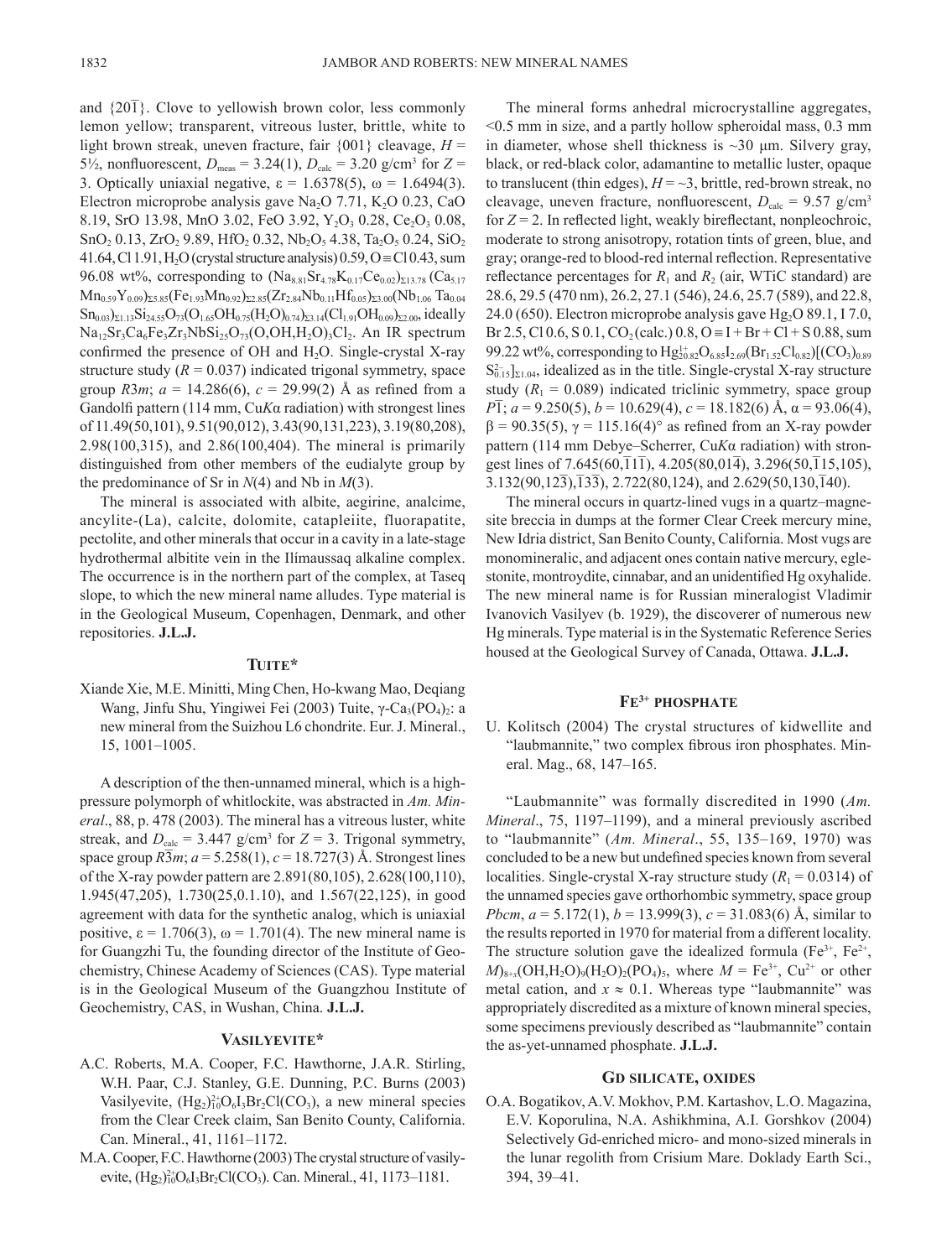Results are listed for six normalized microbeam analyses obtained from six particles, each 500 nm to 5 µm, of lunar regolith. The results are interpreted to correspond to the simplified formulas GdFe<sup>2+</sup>AlSiO<sub>6</sub>, Ca<sub>2</sub>GdFe<sub>5</sub>ZrO<sub>15</sub>, CaGd<sub>3</sub>ThAlTi<sub>3</sub>Zr<sub>3</sub>O<sub>21</sub>,  $(Gd, Th, La)$ <sub>3</sub>Th<sub>3</sub>Al<sub>3</sub>Ti<sub>3</sub>Zr<sub>2</sub>O<sub>25</sub>,  $(Gd, Ce)$ <sub>4</sub>Zr<sub>4</sub>Al<sub>2</sub>O<sub>17</sub>, and  $Gd$ <sub>2</sub>ZrTiO<sub>7</sub>. A seventh listed analysis of a micrometer-size particle, from the fumarole exhalations of Kudryavyi Volcano on Iturup Island (Kuril Islands) is interpreted to be that of  $GdTi<sub>2</sub>O<sub>5.5</sub>$ . **J.L.J.** 

### **MNC2O4·2H2O**

K. Walenta (2003) Oxalate minerals from the Black Forest. Erzgräber, 17(1), 9–16 (in German, English abs.).

The mineral forms crusts of anhedral grains, brownish with a light yellow tint,  $\alpha$  = 1.434,  $\gamma$  = 1.662. The grains are associated with humboldtine on iron oxides from an occurrence in Ortenberg near Offenburg in the Black Forest, Germany. The principal cation is Mn, and the X-ray powder pattern (18 lines listed) is in good agreement with that of synthetic MnC<sub>2</sub>O<sub>4</sub>**·**2H<sub>2</sub>O, which is a monoclinic polymorph of the Mn analog of humboldtine. Other occurrences of the Mn oxalate are known, but their natural origin is less certain. **J.L.J.**

### **(NA,CA) HEXALUMINOSILICATE**

P. Beck, P. Gillet, L. Gautron, I. Daniel, A. El Goresy (2004) A new natural high-pressure (Na,Ca)-hexaluminosilicate  $[(Ca<sub>x</sub>Na<sub>1-x</sub>)A<sub>3+x</sub>Si<sub>3-x</sub>O<sub>11</sub>]$  in shocked Martian meteorites. Earth Planet. Sci. Lett., 219, 1–12.

The mineral has been identified in several Martian meteorites, wherein it is intergrown with stishovite, or with stishovite and Al-bearing silicate with the hollandite structure, which formed as pockets of shock melt of plagioclase composition. The sole area large enough to obtain a representative microprobe analysis gave Na<sub>2</sub>O 6.96, K<sub>2</sub>O 0.53, CaO 4.4, MgO 0.05, FeO 0.13, Al<sub>2</sub>O<sub>3</sub> 47.88, SiO<sub>2</sub> 40.05, sum 100 wt%, corresponding to  $(Na_{0.83}Ca_{0.29})$  $K_{\leq 0.04}$ )Al<sub>2.91</sub>Si<sub>2.95</sub>O<sub>11</sub>, simplified end-member NaAl<sub>3</sub>Si<sub>3</sub>O<sub>11</sub>. The Ca end-member has been synthesized in high-pressure experiments and is thought to have a hexagonal Ba ferrite structure. The Raman spectrum of the meteoritic mineral is slightly shifted but is otherwise in good agreement with the Ca-dominant synthetic compound. **J.L.J.**

#### **NEW DATA**

#### **AERINITE**

J. Rius, E. Elkaim, X. Torrelles (2004) Structure determination of the blue mineral pigment aerinite from synchrotron powder diffraction data: The solution of an old riddle. Eur. J. Mineral., 16, 127–134.

Examination of synchrotron powder-diffraction data for aerinite from the Camporrells-Estopanyà area of Huesca, Spain, confirmed the previously proposed hexagonal unit cell (*Am. Mineral*., 84, p. 1467, 1999) and established the space group as  $P3c1$ . The revised structural formula is  $(Ca_{5.1}Na_{0.5})(Fe^{3+}$  $\text{AIF}e_{1.7}^{2+}\text{Mg}_{0.3}(\text{Al}_{5.1}\text{Mg}_{0.7})[\text{Si}_{12}\text{O}_{36}(\text{OH})_{12}\text{H}]\cdot[(\text{H}_2\text{O})_{12}(\text{CO}_3)_{1.2}], Z=$  $1, D_{calc} = 2.52$  g/cm<sup>3</sup>. **J.L.J.** 

#### **KIDWELLITE**

U. Kolitsch (2004) The crystal structures of kidwellite and "laubmannite," two complex fibrous iron phosphates. Mineral. Mag., 68, 147–165.

Single-crystal X-ray structure study  $(R_1 = 0.0521)$  of kidwellite from the Clara mine, Black Forest, Germany, gave monoclinic symmetry, new space group  $P2/c$ ,  $a = 20.117(4)$ , *b*  $= 5.185(1), c = 13.978(3)$  Å,  $\beta = 107.07(3)$ °,  $D_{\text{calc}} = 3.289$  g/cm<sup>3</sup> for  $Z = 2$ . The revised simplified formula is Na(Fe<sup>3+</sup>,*M*)<sub>9+*x*</sub>(OH)<sub>11</sub>  $(H_2O)_3(PO_4)_6$ , where  $M = Fe^{3+}$ ,  $Cu^{2+}$ , or other metal cation, and  $x \approx 0.3$ . **J.L.J.** 

### **LINDACKERITE**

J. Hybler, P. Ondruš, I. Císařová, V. Petříček, F. Veselovský (2003) Crystal structure of lindackerite,  $(Cu, Co, Ni)Cu<sub>4</sub>(As$ O<sub>4</sub>)<sub>2</sub>(AsO<sub>3</sub>OH)<sub>2</sub>·9H<sub>2</sub>O from Jáchymov, Czech Republic. Eur. J. Mineral., 15, 1035–1042.

Single-crystal X-ray structure study  $(R = 0.0529)$  of lindackerite of composition  $Cu<sub>0.89</sub>Cu<sub>4.00</sub>[(AsO<sub>4</sub>)<sub>1.78</sub>(AsO<sub>3</sub>OH)<sub>2.22</sub>]·$  $8.01H_2O$  gave triclinic symmetry, space group  $P\overline{1}$ ,  $a = 6.415(1)$ ,  $b = 8.048(1), c = 10.332(1)$  Å,  $\alpha = 85.41(1), \beta = 79.50(1), \gamma =$ 84.71(1)°,  $D_{\text{calc}} = 3.312 \text{ g/cm}^3 \text{ for } Z = 1$ . The number of H<sub>2</sub>O molecules in the formula is  $\approx$ 9, which is a slight revision from that determined previously (*Am. Mineral*., 81, p. 1517, 1996). Substitution of Co and Ni for the first Cu in the formula is common, and the natural Co-dominant analog is known. **J.L.J.**

#### **META-URANOCIRCITE**

A.V. Barinova, R.K. Rastsvetaeva, G.A. Sidorenko, N.V. Chukanov, D.Yu. Pushcharovskii, M. Pasero, S. Merlino (2003) Crystal structure of metauranocircite  $Ba(UO<sub>2</sub>)(PO<sub>4</sub>)$ , 6H<sub>2</sub>O. Doklady Chem., 398, 58–61.

Single-crystal X-ray structure study  $(R = 0.11)$  of metauranocircite from the Bota–Burum uraninite–sulfide deposit in southern Kazakhstan gave monoclinic symmetry, space group *P*<sub>21</sub>, *a* = 6.965(3), *b* = 6.964(2), *c* = 17.65(1) Å, γ = 90°, *D*<sub>calc</sub>  $=$  3.78 g/cm<sup>3</sup> for  $Z = 2$ . The unit-cell volume is half that previously reported for the synthetic analog (*Am. Mineral*., 68, p. 472, 1983). **J.L.J.**

#### **RADTKEITE**

N.V. Pervukhina, V.I. Vasil'ev, D.Yu. Naumov, S.V. Borisov, S.A. Magarill (2004) The crystal structure of synthetic radtkeite, Hg3S2ClI. Can. Mineral., 42, 87–94.

Single-crystal X-ray structure study  $(R = 0.0527)$  of synthesized radtkeite,  $Hg_3S_2ICl$ , has revised the formerly proposed orthorhombic unit cell to a monoclinic one, space group  $C2/m$ ,  $a = 16.827(4)$ ,  $b = 9.117(1)$ ,  $c = 13.165(5)$  Å,  $\beta =$  $130.17(2)^\circ$ ,  $D_{\text{calc}} = 7.130 \text{ g/cm}^3 \text{ for } Z = 8. \text{ J.L.J.}$ 

#### **SEIDITE-(CE)**

G. Ferraris, E. Belluso, A. Gula, S.V. Soboleva, A.P. Khomyakov (2003) The crystal structure of seidite-(Ce),  $\text{Na}_4(\text{Ce, Sr})_2$